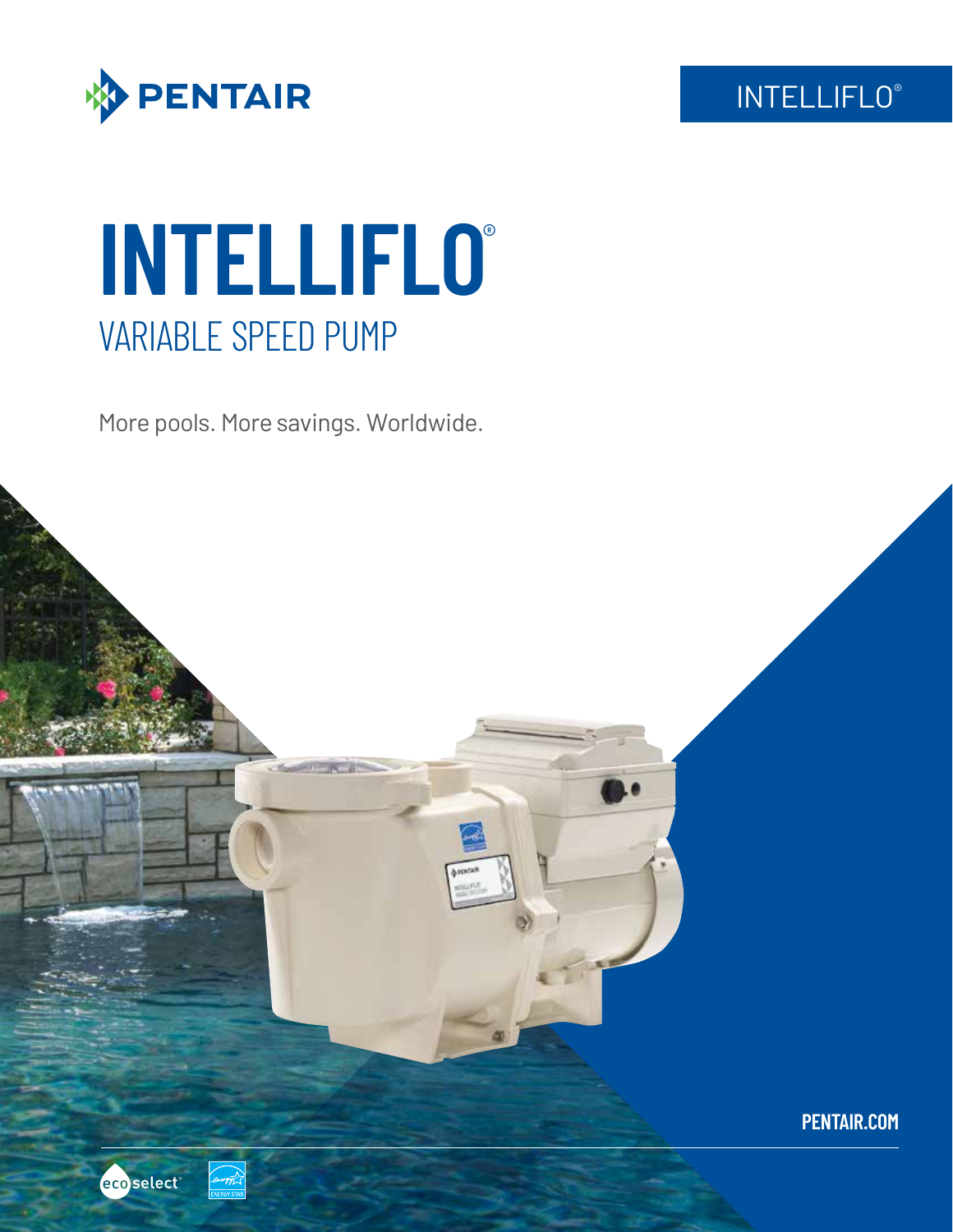

### INSTALLED IN MORE POOLS WORLDWIDE THAN ANY OTHER VARIABLE SPEED PUMP.

The IntelliFlo® Variable Speed Pump started a revolution in energy savings. With energy savings of up to 90%<sup>1</sup> versus conventional pumps, an easy-to-read rotatable keypad and advanced programming capabilities, pool pros and pool owners love it even more. Plus, it has proven field reliability that no other competitor can match.

WEF 6.9 THP 3.95 (EC-011028)

#### **POTENTIAL SAVINGS WITH AN INTELLIFLO PUMP**

| Energy cost per<br>kilowatt hour (kWh) | <b>Estimated IntelliFlo Pump</b><br>savings per year <sup>1</sup> | <b>Estimated IntelliFlo Pump</b><br>savings after five years <sup>1</sup> |  |  |
|----------------------------------------|-------------------------------------------------------------------|---------------------------------------------------------------------------|--|--|
| \$0.16                                 | up to \$1,500                                                     | up to \$7,500                                                             |  |  |
| \$0.20                                 | up to \$1,800                                                     | up to \$9,000                                                             |  |  |
| \$0.30                                 | up to \$2,700                                                     | up to \$13,500                                                            |  |  |



Energy savings of up to 90%1 Moves water more efficiently at lower speeds



Savings based on variable speed pump compared to a single-speed pump running 12 hours per day at an average of \$0.16 per kWh in a 20,000-gallon pool. Actual savings may vary based on local utility rates, pool size, pump run time,<br>pump horsepower, pump RPM, plumbing size and length, pump model, service factor and other hydraulic fac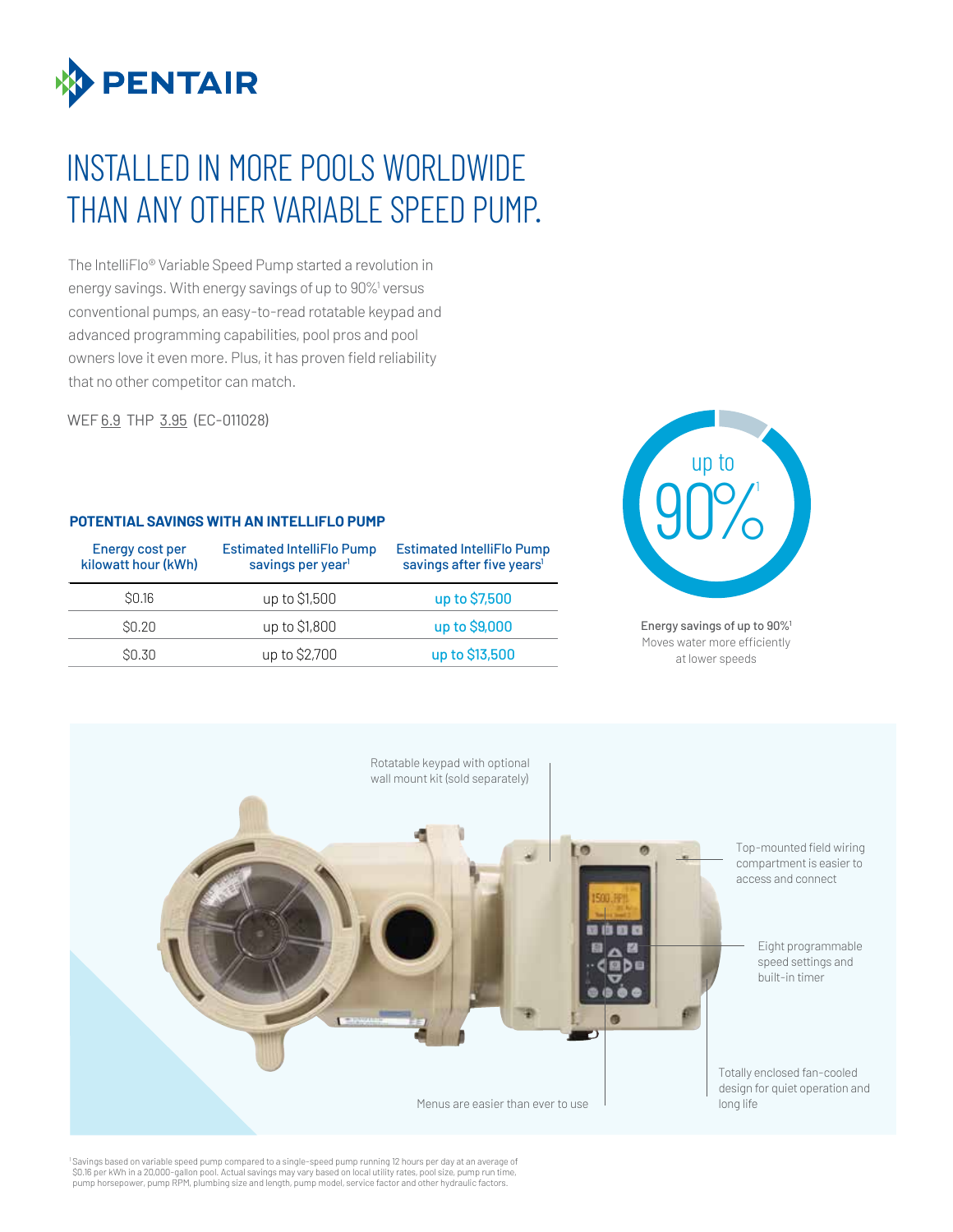

Runs on the same principles as a hybrid car. Magnet motor is far more efficient than single- and two-speed pumps.



More environmentally responsible. Dramatically reduces electricity consumption.



Ready for anything. Communicates with automation to support all your equipment perfectly.



Built-in diagnostics. Protect the pump for longer service life.

### $10 +$

Reliability. Only brand with over 10 years of field-proven reliability.

#### **WHATEVER FEATURES YOU FANCY, THE INTELLIFLO PUMP CAN HANDLE THEM, EVEN REMOTELY\* .**

#### **Designed to handle you pool's automation needs and still deliver maximum energy efficiency.**

To meet your pool's needs today—and be ready for upgrades tomorrow—there's no better choice than the IntelliFlo Variable Speed Pump. Designed to pair with Pentair Automation Systems, this advanced pump can be programmed to deliver the right flow required for filtration, water features, spas and other equipment. With IntelliFlo, you can add equipment and features, or change them, without reducing pump performance and while still providing maximum energy efficiency.





The keypad is rotatable for easy access and has an optional wall mount kit (356904Z) that's sold separately.



For even greater control, add an optional ScreenLogic® Interface\* to your Pentair Automation System and access your pool from practically anywhere and at anytime using your smartphone, computer or mobile digital device, and now with the Apple Watch® wrist wearable device and Amazon Echo®.

#### IntelliFlo helps power your pool.

The IntelliFlo Variable Speed Pump is designed to maximize the convenience and efficiency provided by Pentair Automation Systems. In response to system commands, the pump delivers just the right water flow, so all your equipment operates effectively and efficiently.

+ For remote access via a computer, smartphone or mobile digital device, requires the separate purchase of a ScreenLogic Interface.

\*The Pentair ScreenLogic Interface for MACINTOSH® DESKTOP COMPUTERS IS NOT COMPATIBLE with the recently released 64-bit-speed Macintosh CATALINA Operating System. Customers who update their Mac desktop computers to the new Catalina MacOS® will no longer be able to use the ScreenLogic Desktop Interface. Please NOTE: This change DOES NOT AFFECT iPhone®, iPad® mobile digital devices, Amazon Echo or any other ScreenLogic Interfaces. Only MAC® computer desktop users with ScreenLogic who update to the new Catalina OS will be affected.